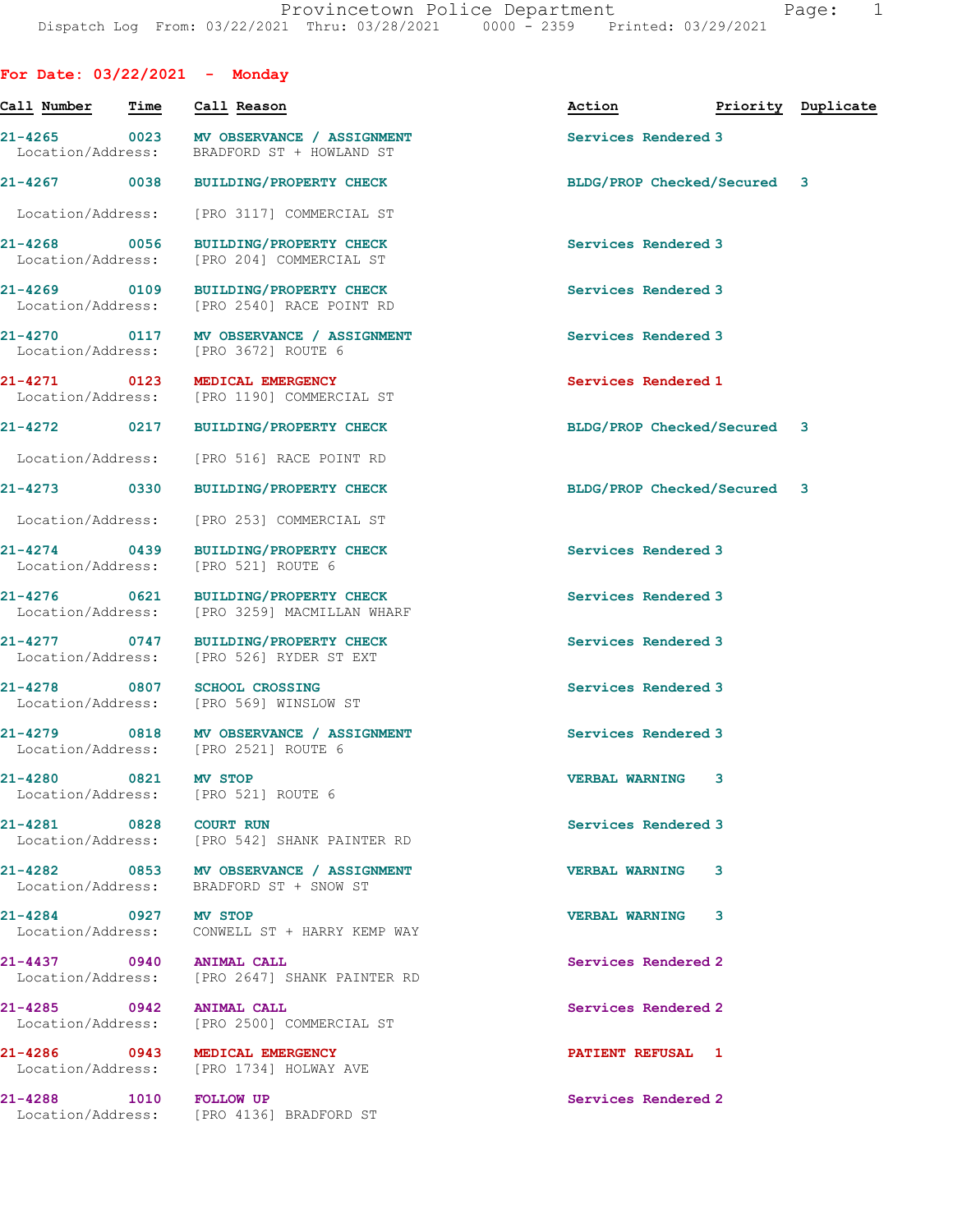|                                       |      | 21-4289 1015 BUILDING/PROPERTY CHECK<br>Location/Address: [PRO 2484] BRADFORD ST  | Services Rendered 3         |  |
|---------------------------------------|------|-----------------------------------------------------------------------------------|-----------------------------|--|
| 21-4290 1016                          |      | <b>BUILDING/PROPERTY CHECK</b>                                                    | BLDG/PROP Checked/Secured 3 |  |
| Location/Address:                     |      | [PRO 2483] COMMERCIAL ST                                                          |                             |  |
| 21-4292<br>Location/Address:          | 1045 | LOST DEBIT CARD<br>[PRO 542] SHANK PAINTER RD                                     | Services Rendered 3         |  |
| 21-4293 1050                          |      | <b>BUILDING/PROPERTY CHECK</b>                                                    | BLDG/PROP Checked/Secured 3 |  |
| Location/Address:                     |      | [PRO 564] BAYBERRY AVE                                                            |                             |  |
| 21-4294 1109                          |      | <b>BUILDING/PROPERTY CHECK</b>                                                    | BLDG/PROP Checked/Secured 3 |  |
| Location/Address:                     |      | [PRO 3430] COMMERCIAL ST                                                          |                             |  |
| 21-4295 1158<br>Location/Address:     |      | LOST CREDIT CARD WALLET<br>[PRO 542] SHANK PAINTER RD                             | Services Rendered 3         |  |
| 21-4296 1201<br>Location/Address:     |      | LOST KEYS/FOBS<br>[PRO 2539] RYDER ST EXT                                         | Services Rendered 3         |  |
| $21 - 4297$ 1226<br>Location/Address: |      | MV OBSERVANCE / ASSIGNMENT<br>[PRO 2513] ROUTE 6                                  | Services Rendered 3         |  |
| $21 - 4298$ 1234<br>Location/Address: |      | HARASSMENT / THREATS<br>[PRO 4157] COMMERCIAL ST                                  | Services Rendered 2         |  |
| 21-4299<br>Location/Address:          | 1241 | MV OBSERVANCE / ASSIGNMENT<br>[PRO 3243] SHANK PAINTER RD                         | Services Rendered 3         |  |
| 21-4301                               | 1337 | <b>BUILDING/PROPERTY CHECK</b>                                                    | BLDG/PROP Checked/Secured 3 |  |
| Location/Address:                     |      | [PRO 2206] PILGRIMS LANDING                                                       |                             |  |
| 21-4302 1350                          |      | <b>BUILDING/PROPERTY CHECK</b>                                                    | BLDG/PROP Checked/Secured 3 |  |
| Location/Address:                     |      | [PRO 2499] RACE POINT RD                                                          |                             |  |
| 21-4303<br>Location/Address:          | 1458 | <b>SCHOOL CROSSING</b><br>[PRO 569] WINSLOW ST                                    | Services Rendered 3         |  |
| 21-4304                               | 1527 | <b>BUILDING/PROPERTY CHECK</b><br>Location/Address: [PRO 3259] MACMILLAN WHARF    | Services Rendered 3         |  |
|                                       |      | 21-4305 1537 MV OBSERVANCE / ASSIGNMENT<br>Location/Address: [PRO 606] CONWELL ST | Services Rendered 3         |  |
|                                       |      | 21-4306 1556 MV OBSERVANCE / ASSIGNMENT<br>Location/Address: [PRO 521] ROUTE 6    | Services Rendered 3         |  |
|                                       |      | 21-4308 1642 MV COMPLAINT<br>Location/Address: [PRO 2512] JEROME SMITH RD         | Services Rendered 2         |  |
|                                       |      | 21-4311 1726 LOST PROPERTY<br>Location/Address: ROUTE 6 + SANDY HILL LN           | Services Rendered 3         |  |
|                                       |      | 21-4312 1806 ASSIST DEPARTMENT / MUTUAL AID                                       | Referred to Other Agency 3  |  |
|                                       |      | Location/Address: [PRO 2499] RACE POINT RD                                        |                             |  |
| 21-4313 1836 MV STOP                  |      | Location/Address: [PRO 3313] STANDISH ST                                          | <b>VERBAL WARNING 3</b>     |  |
|                                       |      | 21-4314 1839 PARKING COMPLAINT<br>Location/Address: [PRO 228] COMMERCIAL ST       | Services Rendered 3         |  |
|                                       |      | 21-4318 2003 BUILDING/PROPERTY CHECK                                              | BLDG/PROP Checked/Secured 3 |  |
|                                       |      |                                                                                   |                             |  |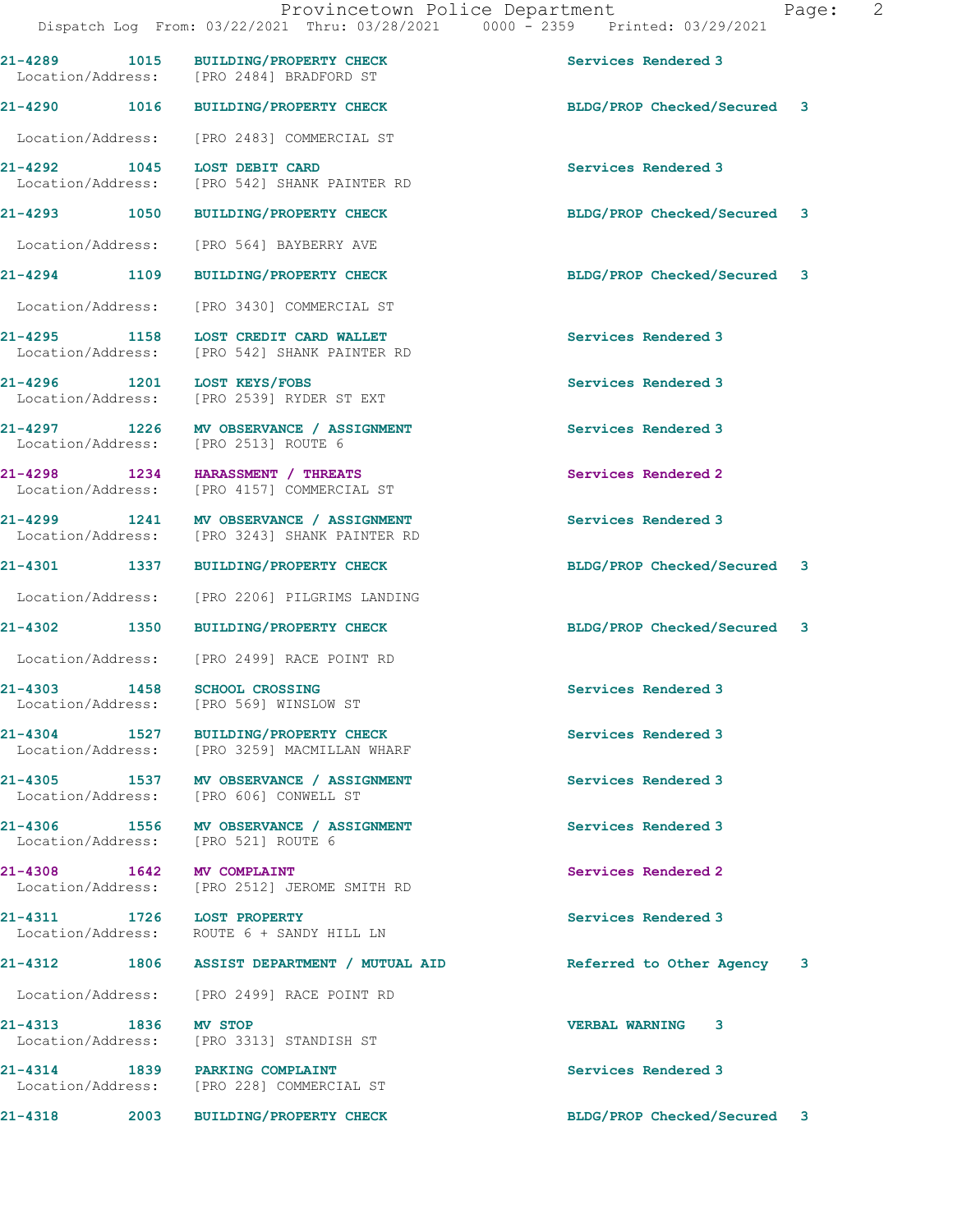|                                                          | Provincetown Police Department<br>Dispatch Log From: 03/22/2021 Thru: 03/28/2021 0000 - 2359 Printed: 03/29/2021 | Page:                          | 3 |
|----------------------------------------------------------|------------------------------------------------------------------------------------------------------------------|--------------------------------|---|
|                                                          | Location/Address: [PRO 3259] MACMILLAN WHARF                                                                     |                                |   |
|                                                          | 21-4319 2003 MV OBSERVANCE / ASSIGNMENT<br>Location/Address: ROUTE 6 + HOWLAND ST                                | Services Rendered 3            |   |
|                                                          | 21-4320 2045 BUILDING/PROPERTY CHECK<br>Location/Address: [PRO 2540] RACE POINT RD                               | Services Rendered 3            |   |
|                                                          | 21-4321 2049 MV OBSERVANCE / ASSIGNMENT<br>Location/Address: BRADFORD ST + HOWLAND ST                            | Services Rendered 3            |   |
| 21-4322 2101 MV STOP                                     | Location/Address: [PRO 537] SHANK PAINTER RD                                                                     | VERBAL WARNING 3               |   |
|                                                          | 21-4323 2148 BUILDING/PROPERTY CHECK                                                                             | BLDG/PROP Checked/Secured 3    |   |
|                                                          | Location/Address: [PRO 447] JEROME SMITH RD                                                                      |                                |   |
| For Date: $03/23/2021$ - Tuesday                         |                                                                                                                  |                                |   |
|                                                          | 21-4324 0045 BUILDING/PROPERTY CHECK                                                                             | BLDG/PROP Checked/Secured 3    |   |
|                                                          | Location/Address: [PRO 1778] SHANK PAINTER RD                                                                    |                                |   |
|                                                          | 21-4325 0048 BUILDING/PROPERTY CHECK                                                                             | BLDG/PROP Checked/Secured 3    |   |
|                                                          | Location/Address: [PRO 545] SHANK PAINTER RD                                                                     |                                |   |
|                                                          | 21-4326 0052 MV OBSERVANCE / ASSIGNMENT<br>Location/Address: SHANK PAINTER RD + BRADFORD ST                      | Services Rendered 3            |   |
| Location/Address:                                        | 21-4327 0102 MV OBSERVANCE / ASSIGNMENT<br>[PRO 3672] ROUTE 6                                                    | Services Rendered 3            |   |
|                                                          | 21-4328 0141 BUILDING/PROPERTY CHECK<br>Location/Address: [PRO 3259] MACMILLAN WHARF                             | Services Rendered 3            |   |
|                                                          | 21-4329 0219 BUILDING/PROPERTY CHECK                                                                             | BLDG/PROP Checked/Secured 3    |   |
|                                                          | Location/Address: [PRO 379] COMMERCIAL ST                                                                        |                                |   |
| 21-4330<br>Location/Address:                             | <b>BUILDING/PROPERTY CHECK</b><br>[PRO 106] COMMERCIAL ST                                                        | Services Rendered 3            |   |
| 21-4331 0245                                             | BUILDING/PROPERTY CHECK                                                                                          | BLDG/PROP Checked/Secured 3    |   |
| Location/Address:                                        | [PRO 530] SHANK PAINTER RD                                                                                       |                                |   |
| 21-4332<br>$\overline{\text{0325}}$<br>Location/Address: | ALARM - GENERAL<br>[PRO 182] COMMERCIAL ST                                                                       | <b>False Alarm</b><br>1        |   |
| 21-4333<br>0354                                          | BUILDING/PROPERTY CHECK                                                                                          | BLDG/PROP Checked/Secured 3    |   |
| Location/Address:                                        | [PRO 512] PRINCE ST                                                                                              |                                |   |
| 21-4334 0430                                             | <b>BUILDING/PROPERTY CHECK</b>                                                                                   | BLDG/PROP Checked/Secured 3    |   |
| Location/Address:                                        | [PRO 539] SHANK PAINTER RD                                                                                       |                                |   |
| $21 - 4335$<br>0446                                      | <b>BUILDING/PROPERTY CHECK</b>                                                                                   | BLDG/PROP Checked/Secured 3    |   |
| Location/Address:                                        | [PRO 516] RACE POINT RD                                                                                          |                                |   |
| 21-4336<br>0450                                          | MEDICAL EMERGENCY                                                                                                | Transported to Hospital<br>1   |   |
|                                                          | Location/Address: [PRO 2144] CONWELL ST                                                                          |                                |   |
| $21 - 4338$<br>0734                                      | OPEN DOOR                                                                                                        | BLD/PROP CHECKED UNSECURE<br>3 |   |
|                                                          | Location/Address: [PRO 3430] COMMERCIAL ST                                                                       |                                |   |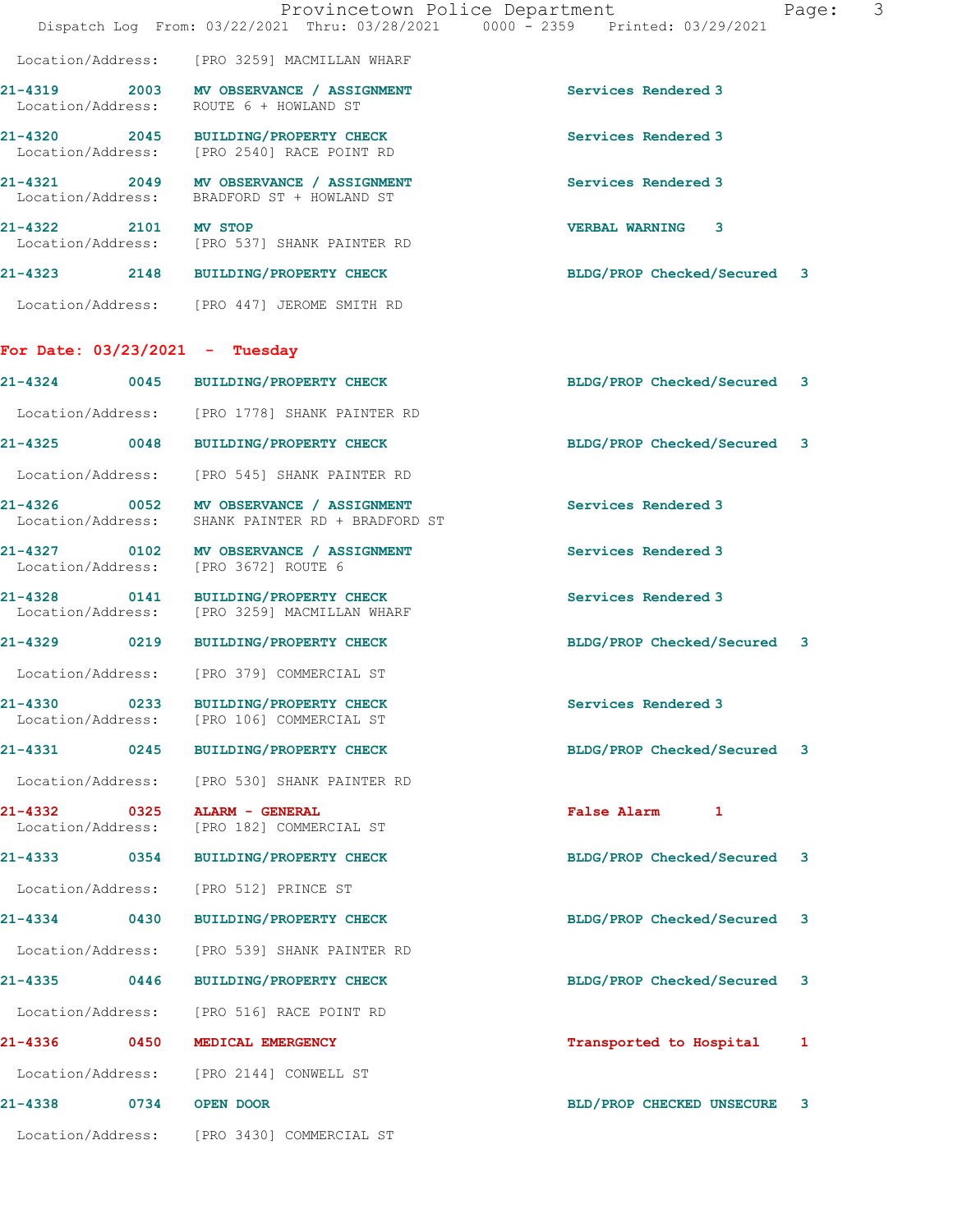21-4339 0749 BUILDING/PROPERTY CHECK Services Rendered 3 Location/Address: [PRO 2490] PROVINCELANDS RD 21-4340 0805 SCHOOL CROSSING Services Rendered 3 Location/Address: [PRO 569] WINSLOW ST 21-4341 0813 SECURE DWELLING Services Rendered 3 Location/Address: [PRO 2144] CONWELL ST 21-4342 1016 BUILDING/PROPERTY CHECK Services Rendered 3 Location/Address: [PRO 2512] JEROME SMITH RD 21-4343 1026 MV OBSERVANCE / ASSIGNMENT Services Rendered 3 Location/Address: ROUTE 6 + SNAIL RD 21-4345 1047 MV STOP Services Rendered 3 Location/Address: [PRO 539] SHANK PAINTER RD 21-4346 1059 MEDICAL EMERGENCY 10000 PATIENT REFUSAL 1 [PRO 804] COMMERCIAL ST 21-4347 1139 ALARM - GENERAL **False Alarm 1**<br>
Location/Address: [PRO 1850] POINT ST Location/Address: 21-4348 1218 MEDICAL EMERGENCY Transported to Hospital 1 Location/Address: [PRO 1892] SHANK PAINTER RD 21-4350 1302 MV OBSERVANCE / ASSIGNMENT Services Rendered 3 Location/Address: ROUTE 6 + SNAIL RD 21-4351 1310 MV STOP 2008 120 21-4351 21-4351 1310 Location/Address: COTTAGE ST + BRADFORD ST 21-4354 1402 MEDICAL EMERGENCY Services Rendered 1 Location/Address: [PRO 1077] PLEASANT ST 21-4355 1430 911 - GENERAL Services Rendered 1 Location/Address: [PRO 1169] WINTHROP ST 21-4356 1459 SERVICE CALL - POLICE Services Rendered 3 Location/Address: [PRO 569] WINSLOW ST 21-4357 1541 MEDICAL EMERGENCY 1 21-4357 PATIENT REFUSAL 1 Location/Address: [PRO 1481] MECHANIC ST 21-4360 1608 MEDICAL EMERGENCY **1608** Transported to Hospital 1 Location/Address: [PRO 366] COMMERCIAL ST 21-4361 1635 MEDICAL EMERGENCY PATIENT REFUSAL 1 [PRO 638] COMMERCIAL ST 21-4362 1638 911 - GENERAL SPOKEN TO 1 Location/Address: ROUTE 6 + SNAIL RD 21-4363 1826 MV OBSERVANCE / ASSIGNMENT Services Rendered 3 Location/Address: ROUTE 6 + SHANK PAINTER RD 21-4364 1932 LARCENY / FORGERY / FRAUD Services Rendered 2 Location/Address: [PRO 1110] SOPER ST 21-4365 1946 MV OBSERVANCE / ASSIGNMENT No Action Required 3 Location/Address: [PRO 2277] BRADFORD ST 21-4366 2020 SUSPICIOUS ACTIVITY SPOKEN TO 2 Location/Address: [PRO 3051] WEST VINE ST 21-4367 2053 MV OBSERVANCE / ASSIGNMENT Services Rendered 3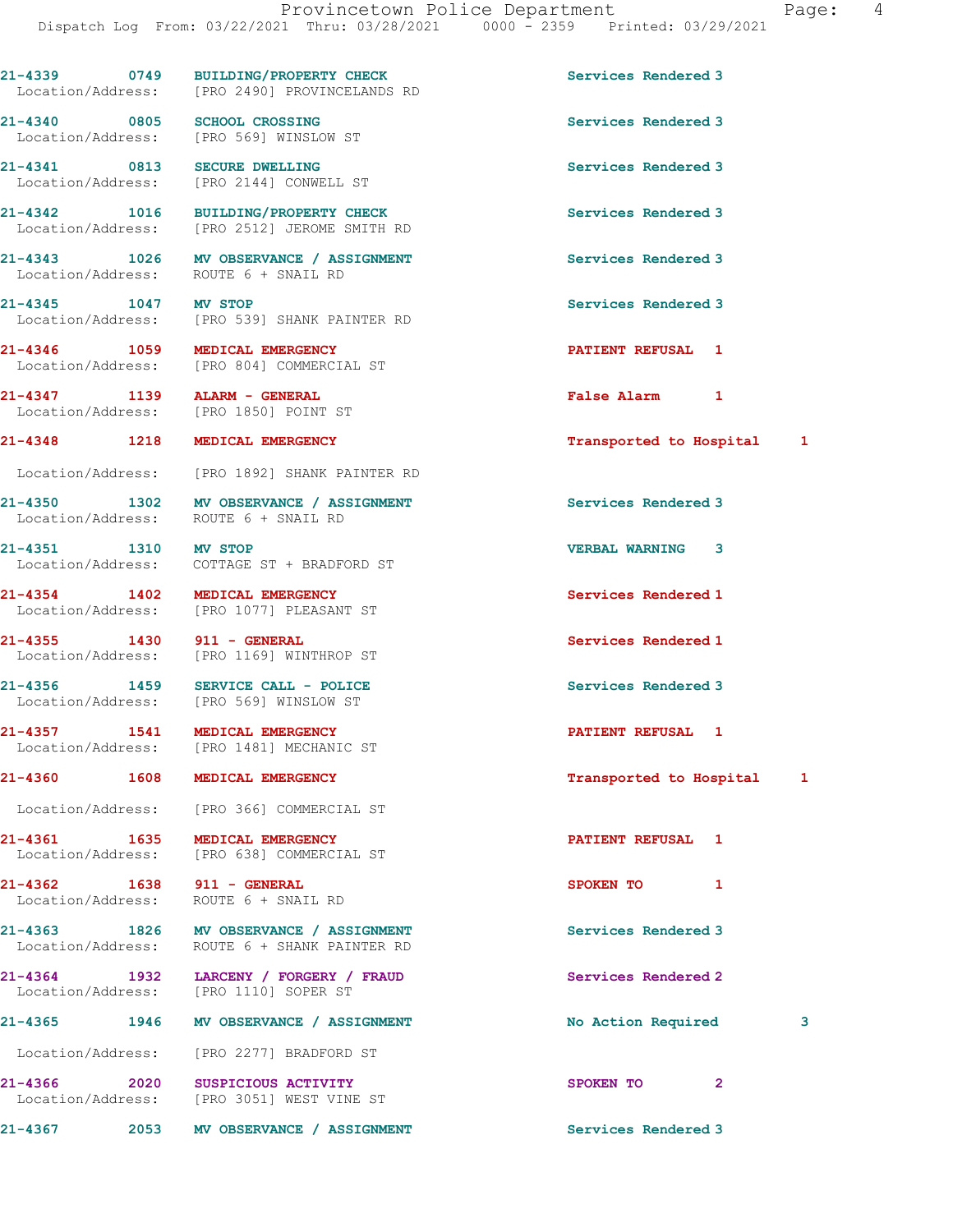|                                      | Provincetown Police Department<br>Dispatch Log From: 03/22/2021 Thru: 03/28/2021 0000 - 2359 Printed: 03/29/2021 |                             | Page: | 5 |
|--------------------------------------|------------------------------------------------------------------------------------------------------------------|-----------------------------|-------|---|
|                                      | Location/Address: [PRO 4136] BRADFORD ST                                                                         |                             |       |   |
| 2121<br>21-4368<br>Location/Address: | BUILDING/PROPERTY CHECK<br>[PRO 519] RACE POINT RD                                                               | Services Rendered 3         |       |   |
| Location/Address:                    | 21-4369 2129 MV OBSERVANCE / ASSIGNMENT<br>SHANK PAINTER RD + BROWNE ST                                          | Services Rendered 3         |       |   |
|                                      | 21-4370 2210 BUILDING/PROPERTY CHECK                                                                             | BLDG/PROP Checked/Secured 3 |       |   |
| Location/Address:                    | [PRO 4157] COMMERCIAL ST                                                                                         |                             |       |   |
| 21-4371                              | 2215 ASSIST CITIZEN<br>Location/Address: [PRO 542] SHANK PAINTER RD                                              | Services Rendered 3         |       |   |
| 21-4372 2220 MEDICAL EMERGENCY       |                                                                                                                  | Transported to Hospital 1   |       |   |
|                                      | Location/Address: [PRO 542] SHANK PAINTER RD                                                                     |                             |       |   |
| For Date: $03/24/2021$ - Wednesday   |                                                                                                                  |                             |       |   |
|                                      | 21-4373 0026 BUILDING/PROPERTY CHECK                                                                             | BLDG/PROP Checked/Secured 3 |       |   |
|                                      | Location/Address: [PRO 4041] BRADFORD ST                                                                         |                             |       |   |
|                                      | 21-4374 0026 MV OBSERVANCE / ASSIGNMENT<br>Location/Address: CAPTAIN BERTIES WAY + SHANK PAINTER RD              | Services Rendered 3         |       |   |
|                                      | 21-4375 0031 MV OBSERVANCE / ASSIGNMENT<br>Location/Address: HOWLAND ST + BRADFORD ST                            | Services Rendered 3         |       |   |
|                                      | 21-4376 0100 BUILDING/PROPERTY CHECK                                                                             | BLDG/PROP Checked/Secured 3 |       |   |
| Location/Address:                    | [PRO 488] MAYFLOWER ST                                                                                           |                             |       |   |
|                                      | 21-4377 0113 BUILDING/PROPERTY CHECK                                                                             | BLDG/PROP Checked/Secured 3 |       |   |
|                                      | Location/Address: [PRO 1638] COMMERCIAL ST                                                                       |                             |       |   |
| $21 - 4378$<br>0133                  | <b>BUILDING/PROPERTY CHECK</b>                                                                                   | BLDG/PROP Checked/Secured 3 |       |   |
| Location/Address:                    | [PRO 2539] RYDER ST EXT                                                                                          |                             |       |   |
| 21-4380                              | 0151 BUILDING/PROPERTY CHECK                                                                                     | BLDG/PROP Checked/Secured 3 |       |   |
|                                      | Location/Address: [PRO 253] COMMERCIAL ST                                                                        |                             |       |   |
| 21-4381 0312<br>Location/Address:    | <b>BUILDING/PROPERTY CHECK</b><br>[PRO 521] ROUTE 6                                                              | Services Rendered 3         |       |   |
| 21-4382 0420<br>Location/Address:    | SUSPICIOUS ACTIVITY<br>[PRO 516] RACE POINT RD                                                                   | FOLLOW UP<br>$\mathbf{2}$   |       |   |
| 21-4383 0529<br>Location/Address:    | <b>BUILDING/PROPERTY CHECK</b><br>[PRO 517] RACE POINT RD                                                        | Services Rendered 3         |       |   |
| 21-4384 0538<br>Location/Address:    | $911 - \text{GENERAL}$<br>[PRO 1124] THISTLEMORE RD                                                              | Services Rendered 1         |       |   |
| 21-4385 0559<br>Location/Address:    | <b>BUILDING/PROPERTY CHECK</b><br>[PRO 539] SHANK PAINTER RD                                                     | Services Rendered 3         |       |   |
| 21-4386 0607<br>Location/Address:    | <b>BUILDING/PROPERTY CHECK</b><br>[PRO 3259] MACMILLAN WHARF                                                     | Services Rendered 3         |       |   |
| 21-4387 0756<br>Location/Address:    | <b>BUILDING/PROPERTY CHECK</b><br>[PRO 2977] COMMERCIAL ST                                                       | Services Rendered 3         |       |   |
|                                      | 21-4388 0814 BUILDING/PROPERTY CHECK<br>Location/Address: [PRO 1989] COMMERCIAL ST                               | Services Rendered 3         |       |   |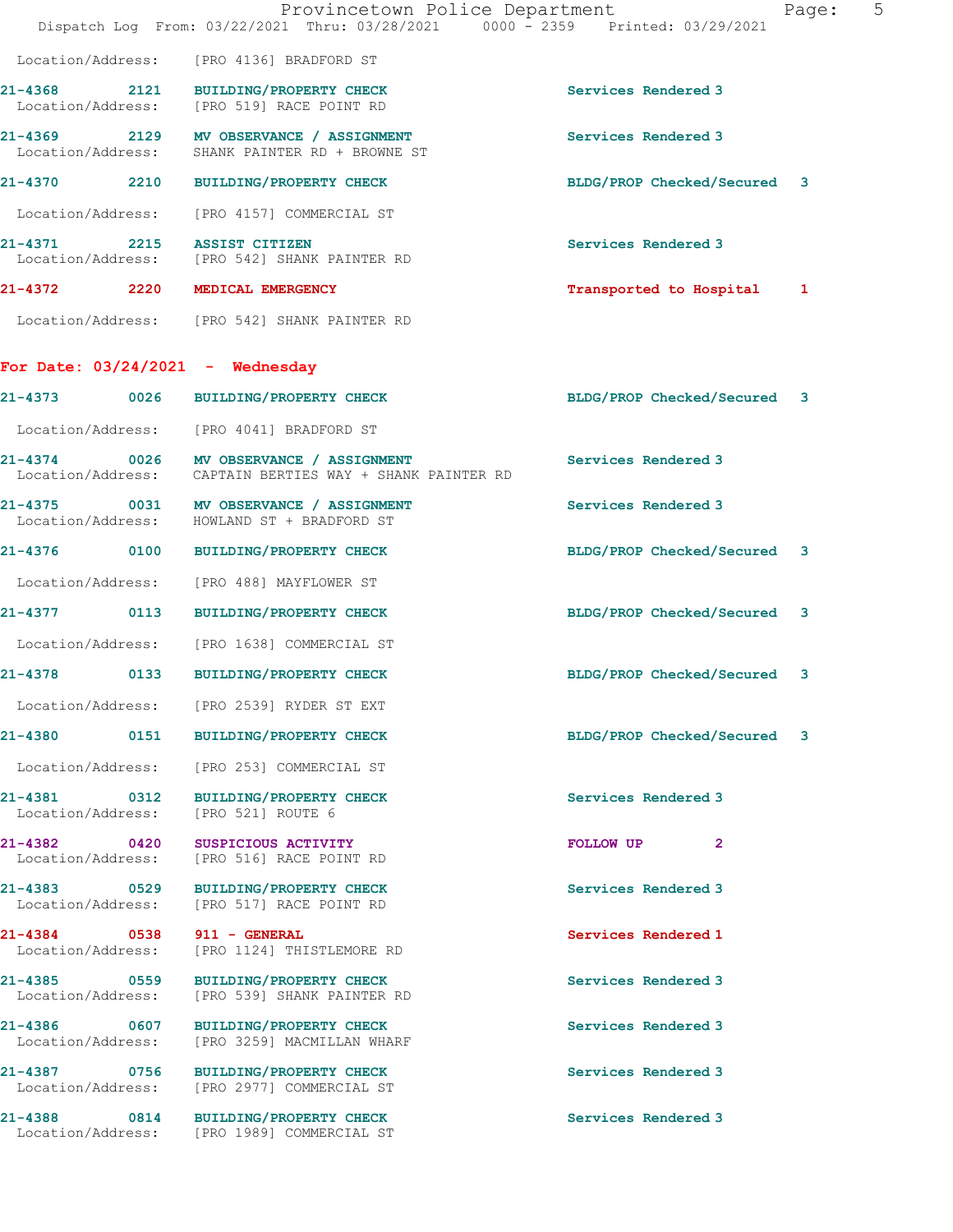| 21-4389 0830 MV STOP              |      | Location/Address: PROVINCELANDS RD + BRADFORD ST EXT                                                    | <b>VERBAL WARNING 3</b>     |   |
|-----------------------------------|------|---------------------------------------------------------------------------------------------------------|-----------------------------|---|
|                                   |      | 21-4390 0830 PROPERTY DAMAGE<br>Location/Address: [PRO 3258] BRADFORD ST<br>Refer To Accident: 21-10-AC | Services Rendered 3         |   |
|                                   |      | 21-4392 0919 BUILDING/PROPERTY CHECK<br>Location/Address: [PRO 2540] RACE POINT RD                      | Services Rendered 3         |   |
| 21-4393 0924 HAZARDS              |      |                                                                                                         | Referred to Other Agency 2  |   |
|                                   |      | Location/Address: COMMERCIAL ST + STANDISH ST                                                           |                             |   |
|                                   |      | 21-4395 1008 MV OBSERVANCE / ASSIGNMENT<br>Location/Address: ROUTE 6 + SNAIL RD                         | Services Rendered 3         |   |
|                                   |      | 21-4396 1055 DOG BITE REPORT<br>Location/Address: [PRO 2645] SHANK PAINTER RD                           | Services Rendered 2         |   |
|                                   |      | 21-4397 1236 MV OBSERVANCE / ASSIGNMENT<br>Location/Address: HARRY KEMP WAY + HOWLAND ST                | <b>VERBAL WARNING 3</b>     |   |
| 21-4398 1259 MV STOP              |      | Location/Address: HOWLAND ST + BRADFORD ST                                                              | <b>VERBAL WARNING 3</b>     |   |
|                                   |      | 21-4399 1314 SERVE SUMMONS<br>Location/Address: [PRO 3004] BRADFORD ST                                  | Could Not Locate 3          |   |
|                                   |      | 21-4404 1844 MV OBSERVANCE / ASSIGNMENT<br>Location/Address: [PRO 3966] SHANK PAINTER RD                | Services Rendered 3         |   |
|                                   |      | 21-4405 1847 PARKING COMPLAINT<br>Location/Address: [PRO 1679] BRADFORD ST                              | Services Rendered 3         |   |
|                                   |      | 21-4406 1926 MEDICAL EMERGENCY                                                                          | Transported to Hospital     | 1 |
|                                   |      | Location/Address: [PRO 2647] SHANK PAINTER RD                                                           |                             |   |
|                                   |      | 21-4408 2013 ASSIST DEPARTMENT / MUTUAL AID                                                             | <b>No Action Required</b>   | 3 |
|                                   |      | Location/Address: [PRO 516] RACE POINT RD                                                               |                             |   |
|                                   |      | 21-4409 2021 BUILDING/PROPERTY CHECK<br>Location/Address: [PRO 525] COMMERCIAL ST                       | Services Rendered 3         |   |
| $21 - 4410$                       | 2023 | <b>BUILDING/PROPERTY CHECK</b><br>Location/Address: [PRO 3430] COMMERCIAL ST                            | Services Rendered 3         |   |
| 21-4413 2112                      |      | <b>BUILDING/PROPERTY CHECK</b><br>Location/Address: [PRO 440] HARRY KEMP WAY                            | Services Rendered 3         |   |
| Location/Address:                 |      | 21-4414 2120 MV OBSERVANCE / ASSIGNMENT<br>ROUTE 6 + SNAIL RD                                           | Services Rendered 3         |   |
| $21 - 4415$ 2149                  |      | <b>BUILDING/PROPERTY CHECK</b>                                                                          | BLDG/PROP Checked/Secured 3 |   |
| Location/Address:                 |      | [PRO 530] SHANK PAINTER RD                                                                              |                             |   |
| 21-4416<br>Location/Address:      | 2159 | <b>BUILDING/PROPERTY CHECK</b><br>[PRO 4041] BRADFORD ST                                                | Services Rendered 3         |   |
| 21-4417 2217<br>Location/Address: |      | <b>BUILDING/PROPERTY CHECK</b><br>[PRO 105] COMMERCIAL ST                                               | Services Rendered 3         |   |
| $21 - 4418$                       | 2340 | <b>BUILDING/PROPERTY CHECK</b>                                                                          | BLDG/PROP Checked/Secured 3 |   |
|                                   |      | Location/Address: [PRO 545] SHANK PAINTER RD                                                            |                             |   |
| $21 - 4419$                       | 2354 | MV OBSERVANCE / ASSIGNMENT                                                                              | Services Rendered 3         |   |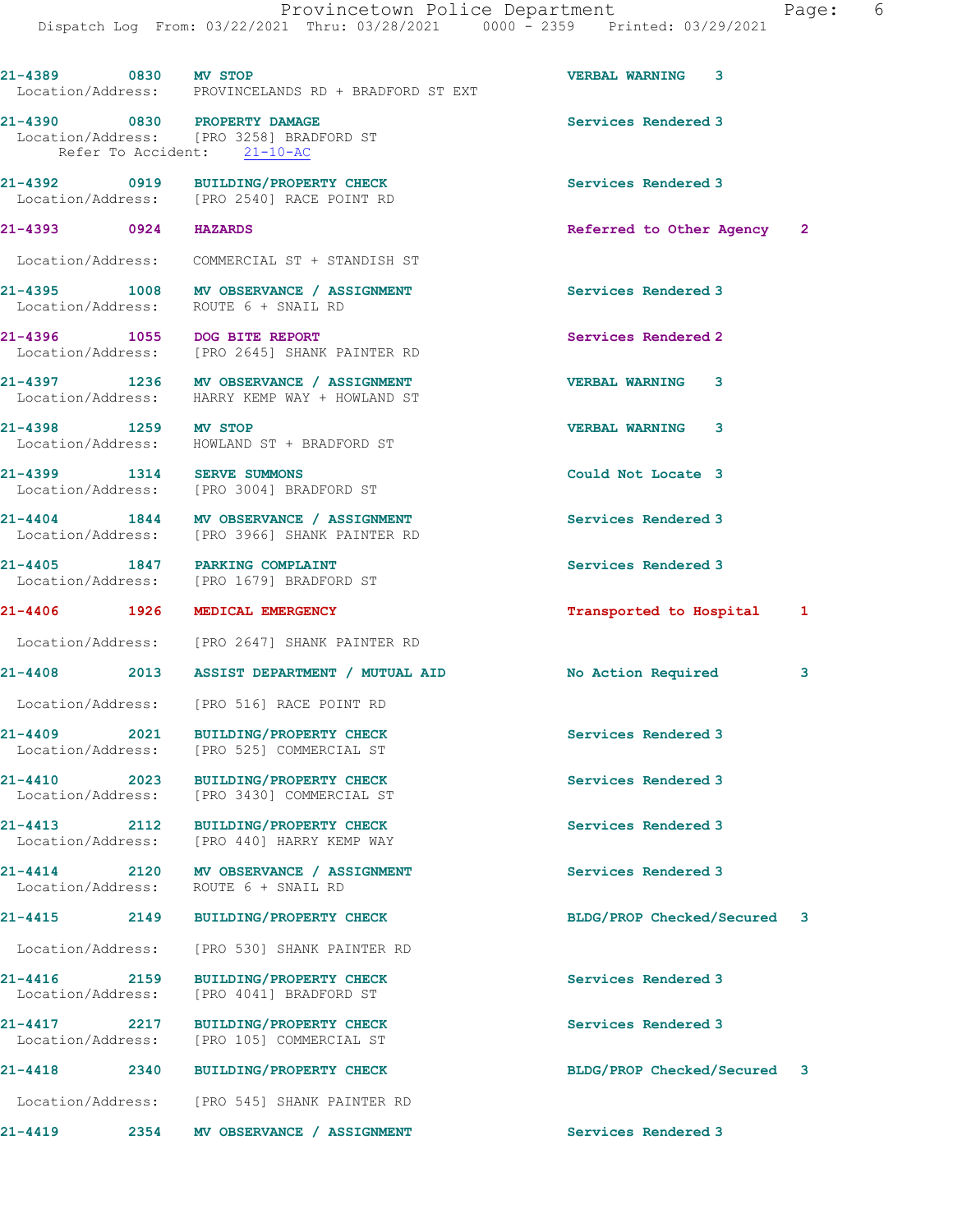Location/Address: [PRO 2577] BRADFORD ST

## For Date: 03/25/2021 - Thursday

|         |                           | FOI Date: 03/23/2021 - Indisday                                                                 |                             |   |
|---------|---------------------------|-------------------------------------------------------------------------------------------------|-----------------------------|---|
|         |                           | 21-4420 0057 MEDICAL EMERGENCY<br>Location/Address: [PRO 1892] SHANK PAINTER RD                 | Services Rendered 1         |   |
|         |                           | 21-4421 0114 BUILDING/PROPERTY CHECK                                                            | BLDG/PROP Checked/Secured 3 |   |
|         |                           | Location/Address: [PRO 1638] COMMERCIAL ST                                                      |                             |   |
|         |                           | 21-4422 0200 BUILDING/PROPERTY CHECK                                                            | BLDG/PROP Checked/Secured 3 |   |
|         |                           | Location/Address: [PRO 3430] COMMERCIAL ST                                                      |                             |   |
|         | 21-4423 0230              | BUILDING/PROPERTY CHECK                                                                         | BLDG/PROP Checked/Secured 3 |   |
|         |                           | Location/Address: [PRO 2490] PROVINCELANDS RD                                                   |                             |   |
|         | $21 - 4424$ 0248          | BUILDING/PROPERTY CHECK                                                                         | BLDG/PROP Checked/Secured 3 |   |
|         |                           | Location/Address: [PRO 530] SHANK PAINTER RD                                                    |                             |   |
|         |                           | 21-4425 0356 ASSIST CITIZEN<br>Location/Address: [PRO 526] RYDER ST EXT                         | Services Rendered 3         |   |
|         |                           | 21-4426 0508 MV OBSERVANCE / ASSIGNMENT                                                         | Citation / Warning Issued 3 |   |
|         |                           | Location/Address: ROUTE 6 + SNAIL RD                                                            |                             |   |
|         |                           | 21-4427 0516 MV STOP<br>Location/Address: ROUTE 6 + HOWLAND ST                                  | <b>VERBAL WARNING 3</b>     |   |
|         |                           | 21-4428 0519 MV OBSERVANCE / ASSIGNMENT<br>Location/Address: SHANK PAINTER RD + JEROME SMITH RD | Services Rendered 3         |   |
|         | 21-4429 0534 MV STOP      | Location/Address: [PRO 2518] ROUTE 6                                                            | <b>VERBAL WARNING 3</b>     |   |
|         |                           | 21-4430 0605 BUILDING/PROPERTY CHECK<br>Location/Address: [PRO 564] BAYBERRY AVE                | Services Rendered 3         |   |
|         | 21-4432 0809              | <b>SCHOOL CROSSING</b><br>Location/Address: [PRO 569] WINSLOW ST                                | Services Rendered 3         |   |
|         |                           | 21-4433 0812 PARKING COMPLAINT<br>Location/Address: FISHBURN CT + PEARL ST                      | Services Rendered 3         |   |
| 21-4434 | 0928                      | <b>BUILDING/PROPERTY CHECK</b>                                                                  | BLDG/PROP Checked/Secured 3 |   |
|         |                           | Location/Address: [PRO 2206] PILGRIMS LANDING                                                   |                             |   |
|         |                           | 21-4435 0947 MV DISABLED<br>Location/Address: [PRO 2521] ROUTE 6                                | Services Rendered 2         |   |
|         |                           | 21-4440 1123 MV COMPLAINT<br>Location/Address: BANGS ST + COMMERCIAL ST                         | Services Rendered 2         |   |
|         | 21-4441 1129              | MEDICAL EMERGENCY                                                                               | Transported to Hospital     | 1 |
|         | Location/Address:         | [PRO 3222] ALDEN ST                                                                             |                             |   |
| 21-4444 | 1237<br>Location/Address: | <b>RESIDENT UPDATE</b><br>[PRO 1615] BANGS ST                                                   | Services Rendered 3         |   |
|         | Location/Address:         | 21-4445 1305 MV COMPLAINT<br>COURT ST + BRADFORD ST                                             | Services Rendered 2         |   |
| 21-4447 | Location/Address:         | 1318 COMPLAINT - GENERAL<br>[PRO 197] COMMERCIAL ST                                             | Services Rendered 3         |   |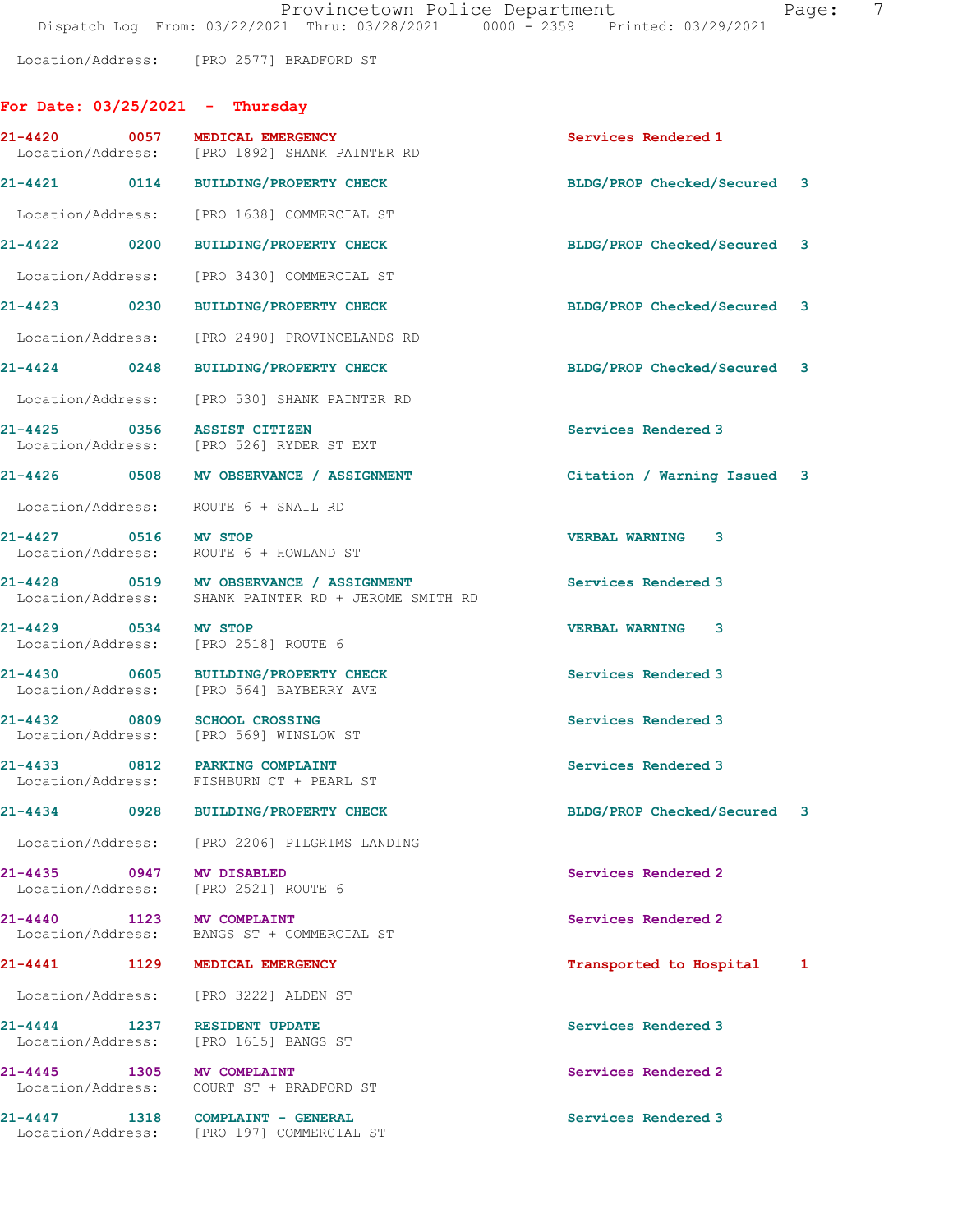| 21-4448 1329 PHONE SCAM                  |      | Location/Address: [PRO 3611] CAPTAIN BERTIES WAY                                         | Services Rendered 2         |              |
|------------------------------------------|------|------------------------------------------------------------------------------------------|-----------------------------|--------------|
|                                          |      | 21-4449 1419 COMPLAINT - GENERAL<br>Location/Address: [PRO 396] COMMERCIAL ST            | Unfounded 3                 |              |
|                                          |      | 21-4451 1459 SERVICE CALL - POLICE<br>Location/Address: [PRO 569] WINSLOW ST             | Services Rendered 3         |              |
|                                          |      | 21-4452 1546 BUILDING/PROPERTY CHECK<br>Location/Address: [PRO 2494] BRADFORD ST         | Services Rendered 3         |              |
|                                          |      | 21-4454 1617 BUILDING/PROPERTY CHECK<br>Location/Address: [PRO 3259] MACMILLAN WHARF     | Services Rendered 3         |              |
|                                          |      | 21-4455 1629 MV OBSERVANCE / ASSIGNMENT<br>Location/Address: SHANK PAINTER RD + COURT ST | Services Rendered 3         |              |
|                                          |      | 21-4456 1729 MV OBSERVANCE / ASSIGNMENT<br>Location/Address: ROUTE 6 + SNAIL RD          | Services Rendered 3         |              |
| 21-4457 1745 MV STOP                     |      |                                                                                          | No Action Required          | 3            |
|                                          |      | Location/Address: ROUTE 6 + SNAIL RD                                                     |                             |              |
|                                          |      | 21-4459 1839 BUILDING/PROPERTY CHECK<br>Location/Address: [PRO 525] COMMERCIAL ST        | Services Rendered 3         |              |
|                                          |      | 21-4460 1851 BUILDING/PROPERTY CHECK                                                     | BLDG/PROP Checked/Secured 3 |              |
|                                          |      | Location/Address: [PRO 1638] COMMERCIAL ST                                               |                             |              |
|                                          |      | 21-4461 1916 BUILDING/PROPERTY CHECK<br>Location/Address: [PRO 74] BRADFORD ST EXT       | Services Rendered 3         |              |
|                                          |      | 21-4462 1924 MEDICAL EMERGENCY<br>Location/Address: [PRO 356] COMMERCIAL ST              | <b>PATIENT REFUSAL 1</b>    |              |
| 21-4463 2012 MV COMPLAINT                |      |                                                                                          | No Action Required          | $\mathbf{2}$ |
|                                          |      | Location/Address: [PRO 1953] COMMERCIAL ST                                               |                             |              |
|                                          |      | 21-4464 2035 BUILDING/PROPERTY CHECK<br>Location/Address: [PRO 2540] RACE POINT RD       | Services Rendered 3         |              |
| $21 - 4465$                              | 2039 | <b>BUILDING/PROPERTY CHECK</b>                                                           | BLDG/PROP Checked/Secured   | 3            |
| Location/Address:                        |      | [PRO 444] HIGH POLE HILL                                                                 |                             |              |
| $21 - 4467$<br>Location/Address:         | 2039 | <b>BUILDING/PROPERTY CHECK</b><br>[PRO 530] SHANK PAINTER RD                             | Services Rendered 3         |              |
| $21 - 4466$                              | 2040 | <b>BUILDING/PROPERTY CHECK</b>                                                           | BLDG/PROP Checked/Secured   | 3            |
| Location/Address:                        |      | [PRO 447] JEROME SMITH RD                                                                |                             |              |
| $21 - 4468$<br>Location/Address:         | 2101 | MV OBSERVANCE / ASSIGNMENT<br>ROUTE 6 + HOWLAND ST                                       | Services Rendered 3         |              |
| $21 - 4469$                              |      | 2121 MV OBSERVANCE / ASSIGNMENT<br>Location/Address: [PRO 4136] BRADFORD ST              | Services Rendered 3         |              |
| $21 - 4470$<br>2129<br>Location/Address: |      | MV OBSERVANCE / ASSIGNMENT<br>SHANK PAINTER RD + JEROME SMITH RD                         | Services Rendered 3         |              |
| $21 - 4471$<br>Location/Address:         | 2137 | <b>SUSPICIOUS ACTIVITY</b><br>[PRO 3061] SOMERSET RD                                     | Services Rendered 2         |              |
| 21-4473                                  | 2322 | MEDICAL EMERGENCY                                                                        | Transported to Hospital     | 1            |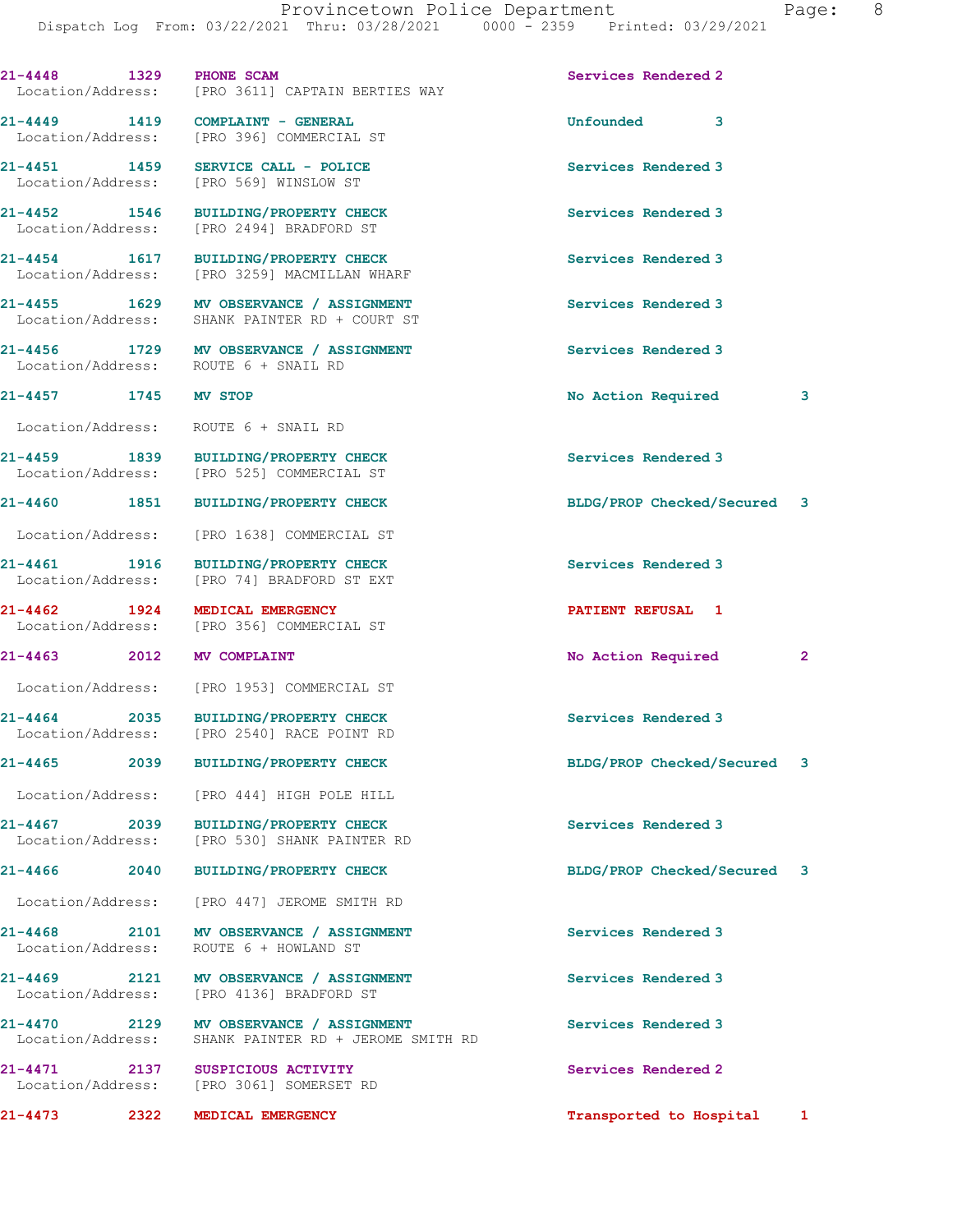Location/Address: [PRO 3670] SHANK PAINTER RD

## For Date: 03/26/2021 - Friday

| 21-4497                                              | 1518 | <b>MISSING PERSON</b>                                                         | Referred to Other Agency 1  |              |   |
|------------------------------------------------------|------|-------------------------------------------------------------------------------|-----------------------------|--------------|---|
| 21-4496<br>1516<br>Location/Address:                 |      | <b>BUILDING/PROPERTY CHECK</b><br>[PRO 3259] MACMILLAN WHARF                  | Services Rendered 3         |              |   |
| 21-4495 1451<br>Location/Address:                    |      | SERVICE CALL - POLICE<br>[PRO 569] WINSLOW ST                                 | Services Rendered 3         |              |   |
| $21 - 4494$ 1449<br>Location/Address:                |      | LARCENY / FORGERY / FRAUD<br>[PRO 1184] COMMERCIAL ST                         | Services Rendered 2         |              |   |
| 21-4493 1335<br>Location/Address:                    |      | <b>BUILDING/PROPERTY CHECK</b><br>[PRO 2898] JEROME SMITH RD                  | Services Rendered 3         |              |   |
|                                                      |      | Location/Address: [PRO 1638] COMMERCIAL ST                                    |                             |              |   |
| $21 - 4492$                                          | 1314 | <b>BUILDING/PROPERTY CHECK</b>                                                | BLDG/PROP Checked/Secured   |              | 3 |
| 21-4491 1314 ANIMAL CALL<br>Location/Address:        |      | [PRO 3670] SHANK PAINTER RD                                                   | Services Rendered 2         |              |   |
| 21-4487 0801                                         |      | SERVICE CALL - POLICE<br>Location/Address: [PRO 3670] SHANK PAINTER RD        | Could Not Locate 3          |              |   |
| 21-4486 0756                                         |      | <b>SCHOOL CROSSING</b><br>Location/Address: [PRO 569] WINSLOW ST              | Services Rendered 3         |              |   |
| 21-4485 0523<br>Location/Address: [PRO 3440] ROUTE 6 |      | MV OBSERVANCE / ASSIGNMENT                                                    | Services Rendered 3         |              |   |
| 21-4484 0435                                         |      | <b>HAZARDS</b><br>Location/Address: RACE POINT RD + NELSON AVE                | Services Rendered 2         |              |   |
|                                                      |      | Location/Address: [PRO 4157] COMMERCIAL ST                                    |                             |              |   |
| $21 - 4483$ 0420                                     |      | <b>BUILDING/PROPERTY CHECK</b>                                                | BLDG/PROP Checked/Secured 3 |              |   |
| Location/Address:                                    |      | [PRO 4041] BRADFORD ST                                                        |                             |              |   |
| 21-4482 0308                                         |      | <b>BUILDING/PROPERTY CHECK</b>                                                | BLDG/PROP Checked/Secured 3 |              |   |
| Location/Address:                                    |      | [PRO 1778] SHANK PAINTER RD                                                   |                             |              |   |
| 21-4481 0243                                         |      | <b>BUILDING/PROPERTY CHECK</b>                                                | BLDG/PROP Checked/Secured 3 |              |   |
| 21-4480 0210<br>Location/Address:                    |      | MV OBSERVANCE / ASSIGNMENT<br>[PRO 4136] BRADFORD ST                          | Services Rendered 3         |              |   |
| 21-4479 0201<br>Location/Address:                    |      | MV OBSERVANCE / ASSIGNMENT<br>ROUTE 6 + HOWLAND ST                            | Services Rendered 3         |              |   |
| 21-4478 0143<br>Location/Address:                    |      | BUILDING/PROPERTY CHECK<br>[PRO 2206] PILGRIMS LANDING                        | Services Rendered 3         |              |   |
| 21-4477 0139<br>Location/Address:                    |      | BUILDING/PROPERTY CHECK<br>[PRO 2977] COMMERCIAL ST                           | Services Rendered 3         |              |   |
| Location/Address:                                    |      | 21-4476 0102 MV OBSERVANCE / ASSIGNMENT<br>JEROME SMITH RD + SHANK PAINTER RD | Services Rendered 3         |              |   |
| 21-4475 0058<br>Location/Address:                    |      | SUSPICIOUS ACTIVITY<br>[PRO 2898] JEROME SMITH RD                             | SPOKEN TO                   | $\mathbf{2}$ |   |
| 21-4474 0050                                         |      | MV OBSERVANCE / ASSIGNMENT<br>Location/Address: BRADFORD ST + HOWLAND ST      | Services Rendered 3         |              |   |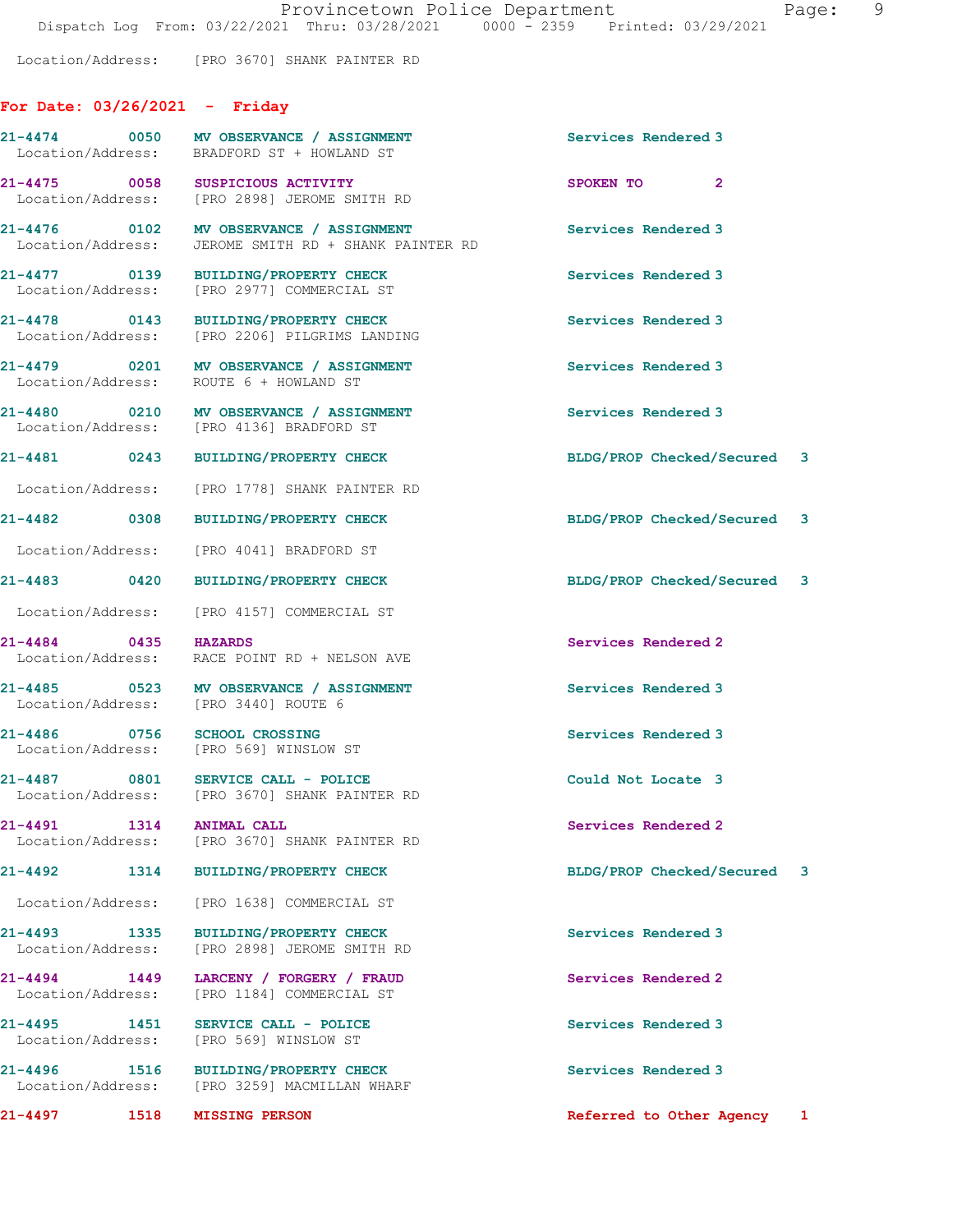Location/Address: [PRO 105] COMMERCIAL ST

21-4498 1533 MV OBSERVANCE / ASSIGNMENT Services Rendered 3 Location/Address: COMMERCIAL ST + SNAIL RD

Location/Address: [PRO 3430] COMMERCIAL ST

Location/Address: ROUTE 6 + HOWLAND ST

Location/Address: [PRO 440] HARRY KEMP WAY

Location/Address: [PRO 526] RYDER ST EXT

Location/Address: COMMERCIAL ST + BRADFORD ST

21-4517 2348 MV OBSERVANCE / ASSIGNMENT Services Rendered 3 Location/Address: BRADFORD ST + RYDER ST

## For Date: 03/27/2021 - Saturday

21-4520 0031 BUILDING/PROPERTY CHECK BLDG/PROP Checked/Secured 3 Location/Address: [PRO 175] COMMERCIAL ST 21-4519 0038 BUILDING/PROPERTY CHECK Services Rendered 3 Location/Address: [PRO 2540] RACE POINT RD 21-4521 0052 BUILDING/PROPERTY CHECK BLDG/PROP Checked/Secured 3

21-4499 1536 MV OBSERVANCE / ASSIGNMENT Services Rendered 3<br>
Location/Address: [PRO 4136] BRADFORD ST [PRO 4136] BRADFORD ST 21-4500 1622 LARCENY / FORGERY / FRAUD Services Rendered 2 Location/Address: [PRO 2561] CENTER ST 21-4501 1638 MV STOP 1638 MV STOP 160 VERBAL WARNING 3<br>
Location/Address: [PRO 1515] BRADFORD ST [PRO 1515] BRADFORD ST 21-4502 1730 MV STOP VERBAL WARNING 3

21-4503 1847 MV STOP VERBAL WARNING 3

21-4504 1853 FOLLOW UP Services Rendered 2 Location/Address: [PRO 542] SHANK PAINTER RD

21-4505 1910 MV OBSERVANCE / ASSIGNMENT Services Rendered 3<br>
Location/Address: BRADFORD ST + RYDER ST BRADFORD ST + RYDER ST

21-4506 1951 BUILDING/PROPERTY CHECK Services Rendered 3 Location/Address: [PRO 2494] BRADFORD ST

21-4507 2002 BUILDING/PROPERTY CHECK Services Rendered 3

Location/Address: [PRO 2404] COMMERCIAL ST

Location/Address: [PRO 1638] COMMERCIAL ST

21-4513 2327 BUILDING/PROPERTY CHECK Services Rendered 3 Location/Address: [PRO 1646] WINSLOW ST

Location/Address: [PRO 3259] MACMILLAN WHARF

21-4516 2336 MV OBSERVANCE / ASSIGNMENT Services Rendered 3

Location/Address: [PRO 3440] ROUTE 6

21-4509 2021 PARKING COMPLAINT Citation / Warning Issued 3

21-4515 2331 BUILDING/PROPERTY CHECK Services Rendered 3<br>
Location/Address: [PRO 526] RYDER ST EXT

21-4514 2329 BUILDING/PROPERTY CHECK Services Rendered 3

21-4512 2121 BUILDING/PROPERTY CHECK Services Rendered 3

21-4510 2043 MV OBSERVANCE / ASSIGNMENT Services Rendered 3

Location/Address: [PRO 714] BRADFORD ST

21-4508 2020 BUILDING/PROPERTY CHECK Services Rendered 3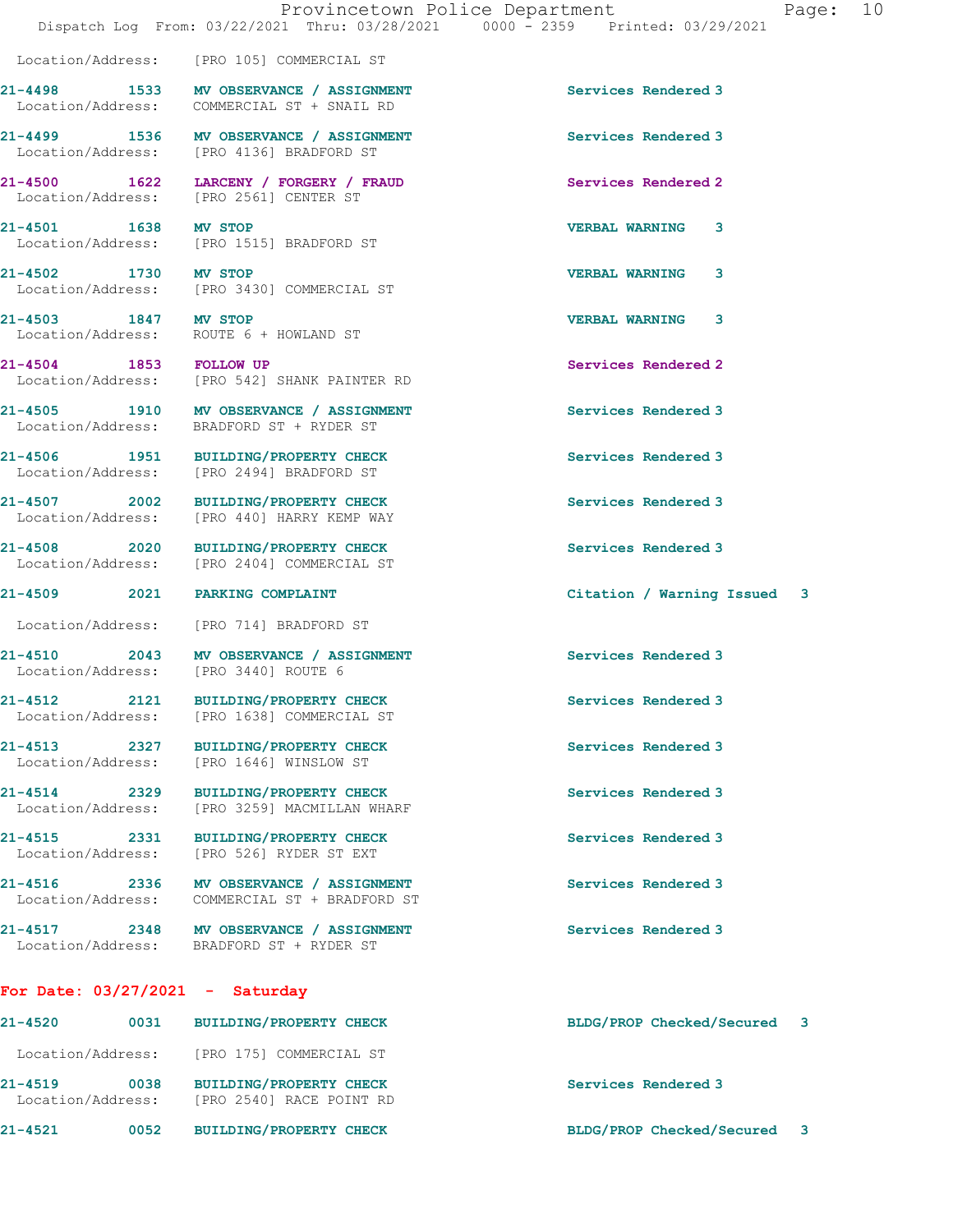21-4522 0114 BUILDING/PROPERTY CHECK Services Rendered 3 Location/Address: [PRO 1671] MASONIC PL 21-4523 0115 MV OBSERVANCE / ASSIGNMENT Services Rendered 3 Location/Address: ROUTE 6 + SNAIL RD

21-4524 0208 BUILDING/PROPERTY CHECK BLDG/PROP Checked/Secured 3

Location/Address: [PRO 186] COMMERCIAL ST

Location/Address: [PRO 1778] SHANK PAINTER RD

21-4525 0210 BUILDING/PROPERTY CHECK Services Rendered 3 Location/Address: [PRO 2512] JEROME SMITH RD

Location/Address: [PRO 2859] BRADFORD ST

21-4527 0251 BUILDING/PROPERTY CHECK Services Rendered 3 Location/Address: [PRO 526] RYDER ST EXT

21-4528 0458 BUILDING/PROPERTY CHECK Services Rendered 3 Location/Address: [PRO 539] SHANK PAINTER RD

21-4529 0530 PARK, WALK & TALK Services Rendered 3 Location/Address: [PRO 516] RACE POINT RD

Location/Address: [PRO 530] SHANK PAINTER RD

21-4531 0602 MV OBSERVANCE / ASSIGNMENT Services Rendered 3 Location/Address: JEROME SMITH RD + SHANK PAINTER RD

21-4532 0815 BUILDING/PROPERTY CHECK Services Rendered 3 [PRO 3430] COMMERCIAL ST

Location/Address: [PRO 2483] COMMERCIAL ST

Location/Address: ROUTE 6 + SNAIL RD

21-4535 0846 PARKING COMPLAINT Services Rendered 3 Location/Address: [PRO 60] BRADFORD ST

21-4536 0933 MV OBSERVANCE / ASSIGNMENT Services Rendered 3 Location/Address: ROUTE 6 + SNAIL RD

Location/Address: [PRO 526] RYDER ST EXT

21-4539 1108 ASSIST CITIZEN Services Rendered 3 Location/Address: [PRO 2206] PILGRIMS LANDING

Location/Address: [PRO 3672] ROUTE 6

21-4541 1224 LOST PROPERTY Services Rendered 3 Location/Address: [PRO 542] SHANK PAINTER RD

21-4542 1238 ANIMAL CALL Could Not Locate 2 Location/Address: [PRO 149] COMMERCIAL ST

21-4544 1308 MV OBSERVANCE / ASSIGNMENT Services Rendered 3 Location/Address: HARRY KEMP WAY + HOWLAND ST

21-4526 0223 BUILDING/PROPERTY CHECK BLDG/PROP Checked/Secured 3

21-4530 0533 BUILDING/PROPERTY CHECK BLDG/PROP Checked/Secured 3

21-4533 0825 BUILDING/PROPERTY CHECK BLDG/PROP Checked/Secured 3

21-4534 0842 MV STOP VERBAL WARNING 3

21-4538 1105 BUILDING/PROPERTY CHECK BLDG/PROP Checked/Secured 3

21-4540 1200 MV STOP Services Rendered 3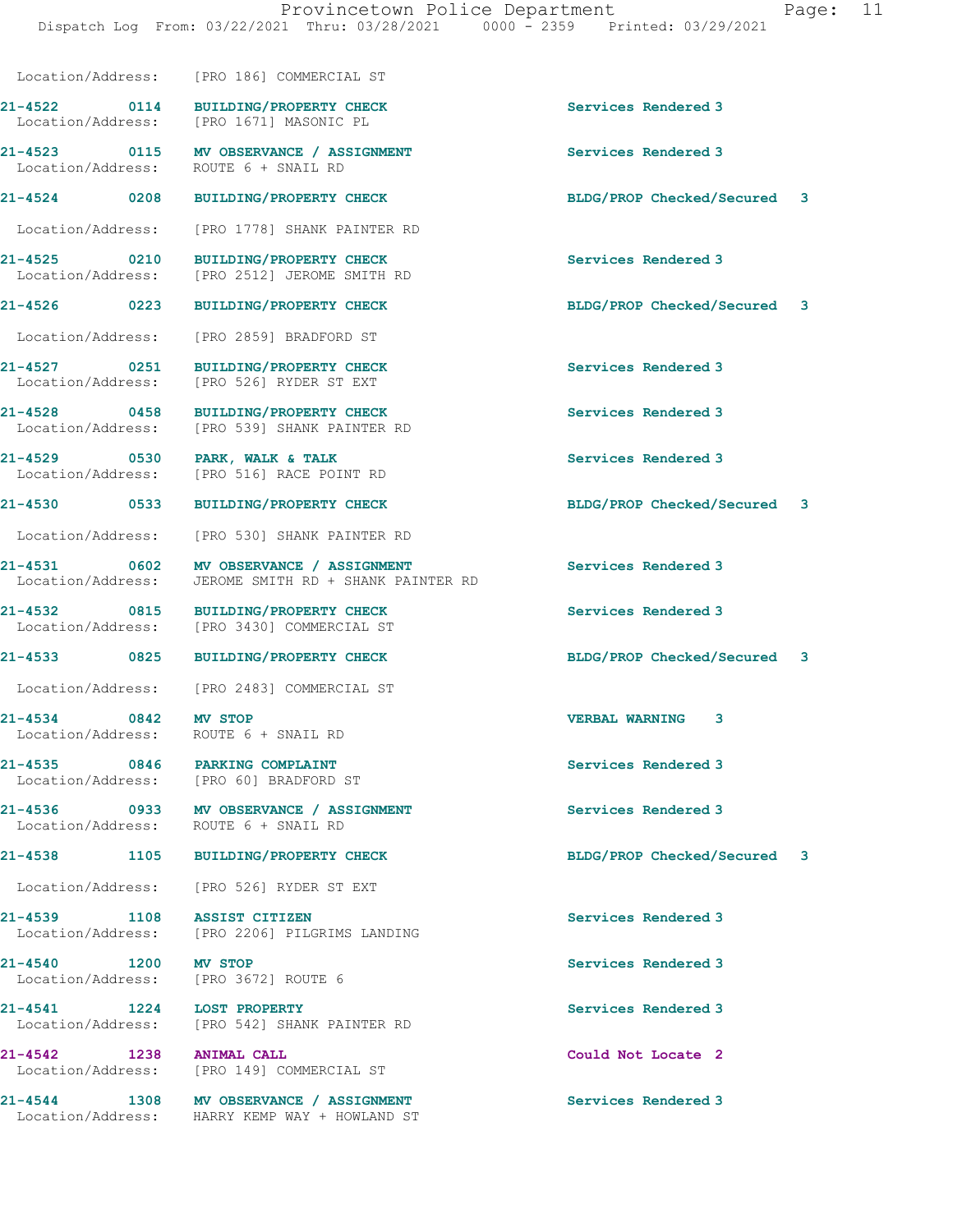21-4545 1358 BUILDING/PROPERTY CHECK Services Rendered 3

21-4546 1507 MEDICAL EMERGENCY PATIENT REFUSAL 1

Location/Address: [PRO 2540] RACE POINT RD

 Location/Address: [PRO 2616] COMMERCIAL ST 21-4547 1538 MEDICAL EMERGENCY PATIENT REFUSAL 1 Location/Address: [PRO 2616] COMMERCIAL ST 21-4548 1538 SUSPICIOUS ACTIVITY Services Rendered 2 Location/Address: [PRO 3443] COMMERCIAL ST Refer To Field Int: 21-9-FI 21-4550 1653 MV OBSERVANCE / ASSIGNMENT Services Rendered 3 Location/Address: ROUTE 6 21-4551 1720 BUILDING/PROPERTY CHECK Services Rendered 3 Location/Address: [PRO 3259] MACMILLAN WHARF 21-4553 1733 MV OBSERVANCE / ASSIGNMENT Services Rendered 3 Location/Address: BRADFORD ST + HOWLAND ST 21-4554 1743 MV STOP VERBAL WARNING 3 Location/Address: [PRO 530] SHANK PAINTER RD 21-4555 1753 MV STOP 20 21-4555 20 VERBAL WARNING 3 Location/Address: [PRO 253] COMMERCIAL ST 21-4557 1843 MV OBSERVANCE / ASSIGNMENT Transferred Custody 3 Location/Address: ROUTE 6 + SNAIL RD 21-4558 1918 MV STOP VERBAL WARNING 3 Location/Address: [PRO 1830] BRADFORD ST 21-4559 1927 MV OBSERVANCE / ASSIGNMENT Services Rendered 3 Location/Address: BRADFORD ST + CENTRAL ST 21-4560 1937 MV STOP<br>
Location/Address: [PRO 3670] SHANK PAINTER RD [PRO 3670] SHANK PAINTER RD 21-4562 2047 MEDICAL EMERGENCY 2001 2012 PATIENT REFUSAL 1 Location/Address: [PRO 1190] COMMERCIAL ST 21-4563 2053 BUILDING/PROPERTY CHECK BLDG/PROP Checked/Secured 3 Location/Address: [PRO 539] SHANK PAINTER RD 21-4564 2117 BUILDING/PROPERTY CHECK Services Rendered 3<br>
Location/Address: [PRO 530] SHANK PAINTER RD Location/Address: [PRO 530] SHANK PAINTER RD 21-4565 2137 MV OBSERVANCE / ASSIGNMENT Services Rendered 3 Location/Address: [PRO 3440] ROUTE 6 21-4566 2142 BUILDING/PROPERTY CHECK BLDG/PROP Checked/Secured 3 Location/Address: [PRO 1638] COMMERCIAL ST 21-4567 2148 MV STOP Citation / Warning Issued 3 Location/Address: ROUTE 6 + SHANK PAINTER RD For Date: 03/28/2021 - Sunday 21-4568 0003 MV OBSERVANCE / ASSIGNMENT Services Rendered 3

## Location/Address: [PRO 3672] ROUTE 6 21-4569 0043 BUILDING/PROPERTY CHECK BLDG/PROP Checked/Secured 3 Location/Address: [PRO 1638] COMMERCIAL ST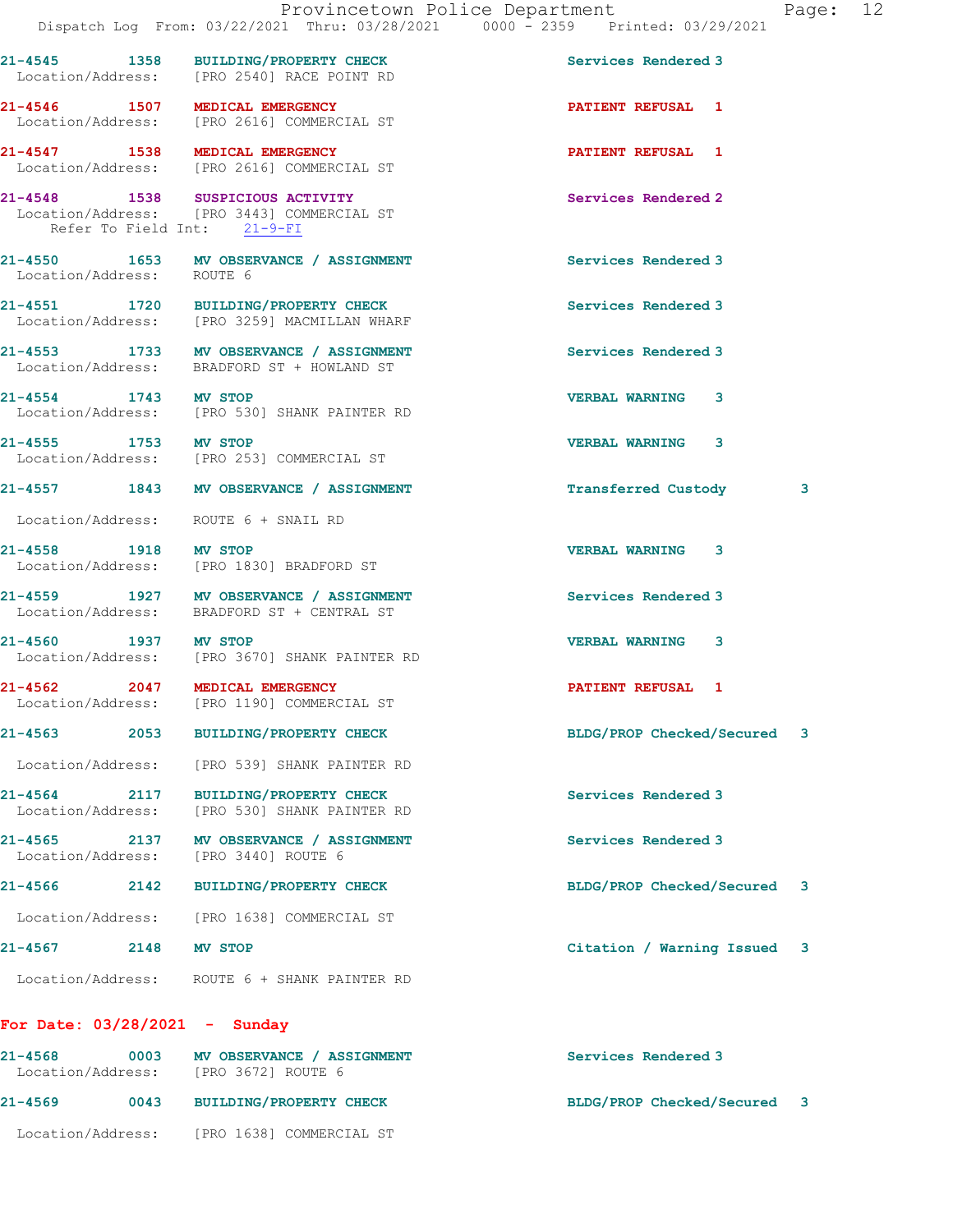21-4570 0044 BUILDING/PROPERTY CHECK Services Rendered 3 Location/Address: [PRO 3259] MACMILLAN WHARF 21-4571 0106 MV OBSERVANCE / ASSIGNMENT CONSERVANCE SERVICES Rendered 3<br>
Location/Address: JEROME SMITH RD + SHANK PAINTER RD JEROME SMITH RD + SHANK PAINTER RD 21-4572 0142 BUILDING/PROPERTY CHECK BLDG/PROP Checked/Secured 3 Location/Address: [PRO 516] RACE POINT RD 21-4573 0150 BUILDING/PROPERTY CHECK BLDG/PROP Checked/Secured 3 Location/Address: [PRO 1780] JOHNSON ST 21-4574 0237 BY-LAW VIOLATION SPOKEN TO 2 Location/Address: [PRO 2483] COMMERCIAL ST 21-4575 0310 ASSIST DEPARTMENT / MUTUAL AID Services Rendered 3 Location/Address: [PRO 516] RACE POINT RD 21-4576 0311 MEDICAL EMERGENCY Services Rendered 1 Location/Address: [PRO 3222] ALDEN ST 21-4577 0349 ASSIST CITIZEN Services Rendered 3 Location/Address: [PRO 2483] COMMERCIAL ST 21-4578 0401 BUILDING/PROPERTY CHECK Services Rendered 3 Location/Address: [PRO 564] BAYBERRY AVE 21-4579 0517 MV OBSERVANCE / ASSIGNMENT Services Rendered 3 Location/Address: ROUTE 6 + PROVINCELANDS RD 21-4580 0534 MV OBSERVANCE / ASSIGNMENT Services Rendered 3<br>
Location/Address: ROUTE 6 + SNAIL RD ROUTE 6 + SNAIL RD 21-4581 0744 BUILDING/PROPERTY CHECK Services Rendered 3<br>
Location/Address: [PRO 526] RYDER ST EXT Location/Address: [PRO 526] RYDER ST EXT 21-4582 0819 BUILDING/PROPERTY CHECK BLDG/PROP Checked/Secured 3 Location/Address: [PRO 2898] JEROME SMITH RD 21-4584 0828 MV OBSERVANCE / ASSIGNMENT Services Rendered 3 Location/Address: [PRO 2898] JEROME SMITH RD 21-4583 0829 MV OBSERVANCE / ASSIGNMENT VERBAL WARNING 3 Location/Address: ROUTE 6 + SNAIL RD 21-4585 0836 MV STOP VERBAL WARNING 3 Location/Address: [PRO 530] SHANK PAINTER RD + SHANK PAINTER RD 21-4586 0854 MV STOP<br>
Location/Address: [PRO 2479] ROUTE 6 [PRO 2479] ROUTE 6 21-4587 0856 BUILDING/PROPERTY CHECK BLDG/PROP Checked/Secured 3 Location/Address: [PRO 3430] COMMERCIAL ST 21-4590 0947 ALARM - GENERAL Services Rendered 1 Location/Address: [PRO 348] COMMERCIAL ST 21-4591 1021 MV OBSERVANCE / ASSIGNMENT BLDG/PROP Checked/Secured 3 Location/Address: [PRO 2513] ROUTE 6 21-4592 1044 HARASSMENT / THREATS Services Rendered 2 Location/Address: [PRO 2909] COMMERCIAL ST 21-4593 1119 SUSPICIOUS ACTIVITY Services Rendered 2

Location/Address: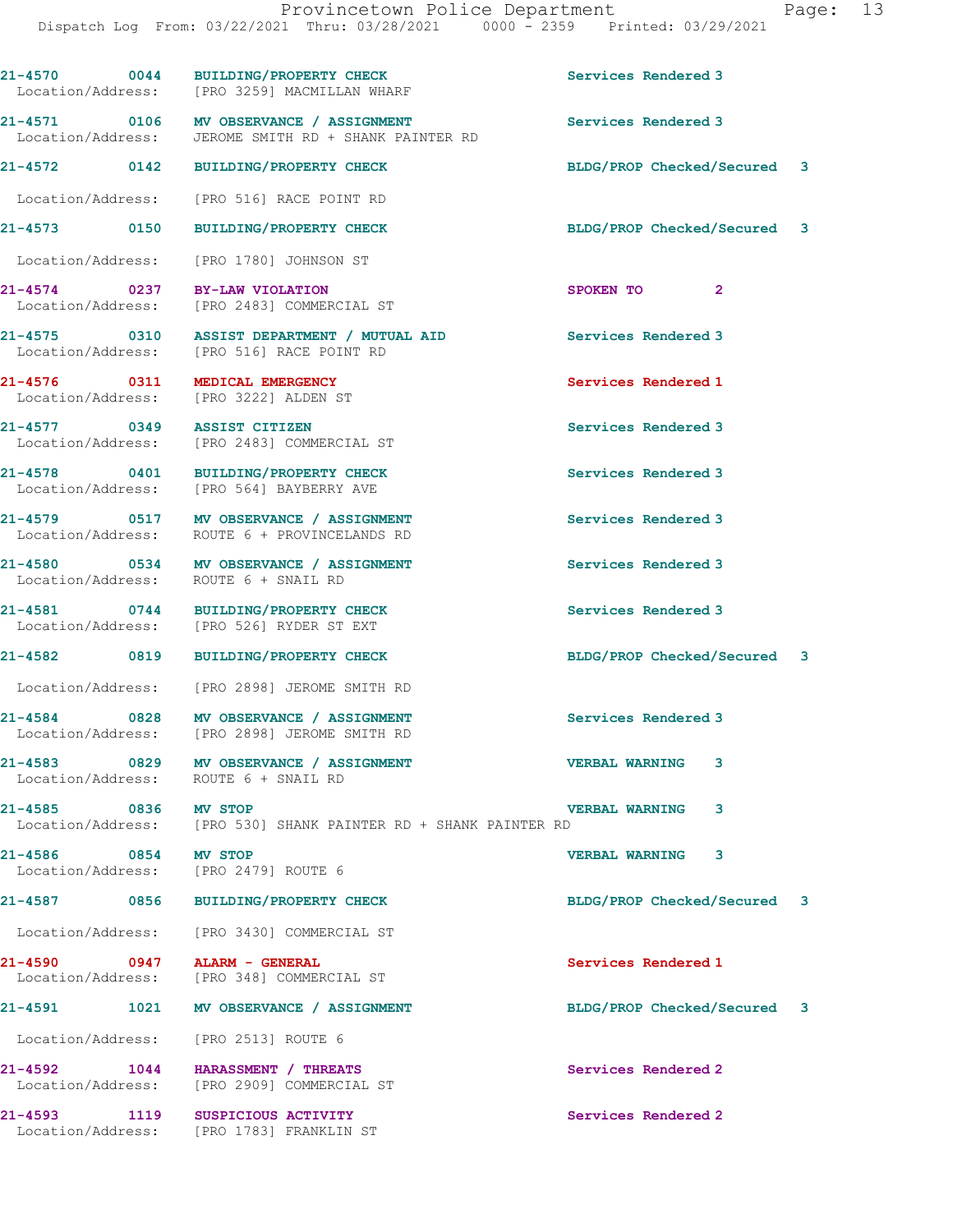21-4594 1233 MV OBSERVANCE / ASSIGNMENT Services Rendered 3 Location/Address: HARRY KEMP WAY + HOWLAND ST 21-4596 1317 BUILDING/PROPERTY CHECK BLDG/PROP Checked/Secured 3 Location/Address: [PRO 106] COMMERCIAL ST 21-4597 1347 BUILDING/PROPERTY CHECK Services Rendered 3 Location/Address: [PRO 2540] RACE POINT RD 21-4599 1501 HAZARDS Services Rendered 2 Location/Address: [PRO 1533] CENTRAL ST 21-4600 1528 BUILDING/PROPERTY CHECK Services Rendered 3 Location/Address: [PRO 2206] PILGRIMS LANDING 21-4601 1534 MV OBSERVANCE / ASSIGNMENT Services Rendered 3 Location/Address: [PRO 447] JEROME SMITH RD 21-4602 1550 BUILDING/PROPERTY CHECK Services Rendered 3 Location/Address: [PRO 3259] MACMILLAN WHARF 21-4603 1606 ALARM - GENERAL Services Rendered 1 Services Rendered 1<br>
Location/Address: [PRO 4127] HARBOR HILL RD [PRO 4127] HARBOR HILL RD 21-4604 1636 MV OBSERVANCE / ASSIGNMENT Services Rendered 3 Location/Address: BRADFORD ST + RYDER ST 21-4605 1644 MV OBSERVANCE / ASSIGNMENT Services Rendered 3 Location/Address: HARRY KEMP WAY + AUNT SUKEYS WAY 21-4606 1736 BUILDING/PROPERTY CHECK BLDG/PROP Checked/Secured 3 Location/Address: [PRO 444] HIGH POLE HILL 21-4607 1749 MV COMPLAINT<br>
Location/Address: [PRO 2512] JEROME SMITH RD<br>
Location/Address: [PRO 2512] JEROME SMITH RD [PRO 2512] JEROME SMITH RD 21-4608 1830 MV OBSERVANCE / ASSIGNMENT No Action Required 3 Location/Address: BRADFORD ST + HOWLAND ST 21-4609 1856 MV STOP VERBAL WARNING 3 Location/Address: BRADFORD ST + ALLERTON ST 21-4610 1910 MV STOP VERBAL WARNING 3 Location/Address: BRADFORD ST + KENDALL LN 21-4611 2010 LOST PROPERTY Services Rendered 3 Location/Address: [PRO 221] COMMERCIAL ST 21-4612 2013 NOISE COMPLAINT<br>
Location/Address: [PRO 1251] SEASHORE PARK DR<br>
SPOKEN TO [PRO 1251] SEASHORE PARK DR 21-4613 2050 BUILDING/PROPERTY CHECK BLDG/PROP Checked/Secured 3 Location/Address: [PRO 1778] SHANK PAINTER RD 21-4614 2055 BUILDING/PROPERTY CHECK BLDG/PROP Checked/Secured 3 Location/Address: [PRO 1952] COMMERCIAL ST 21-4615 2145 MV OBSERVANCE / ASSIGNMENT Services Rendered 3 Location/Address: [PRO 4136] BRADFORD ST 21-4616 2153 MV OBSERVANCE / ASSIGNMENT Services Rendered 3 Location/Address: ROUTE 6 + CONWELL ST 21-4617 2335 BUILDING/PROPERTY CHECK Services Rendered 3 Location/Address: [PRO 3430] COMMERCIAL ST